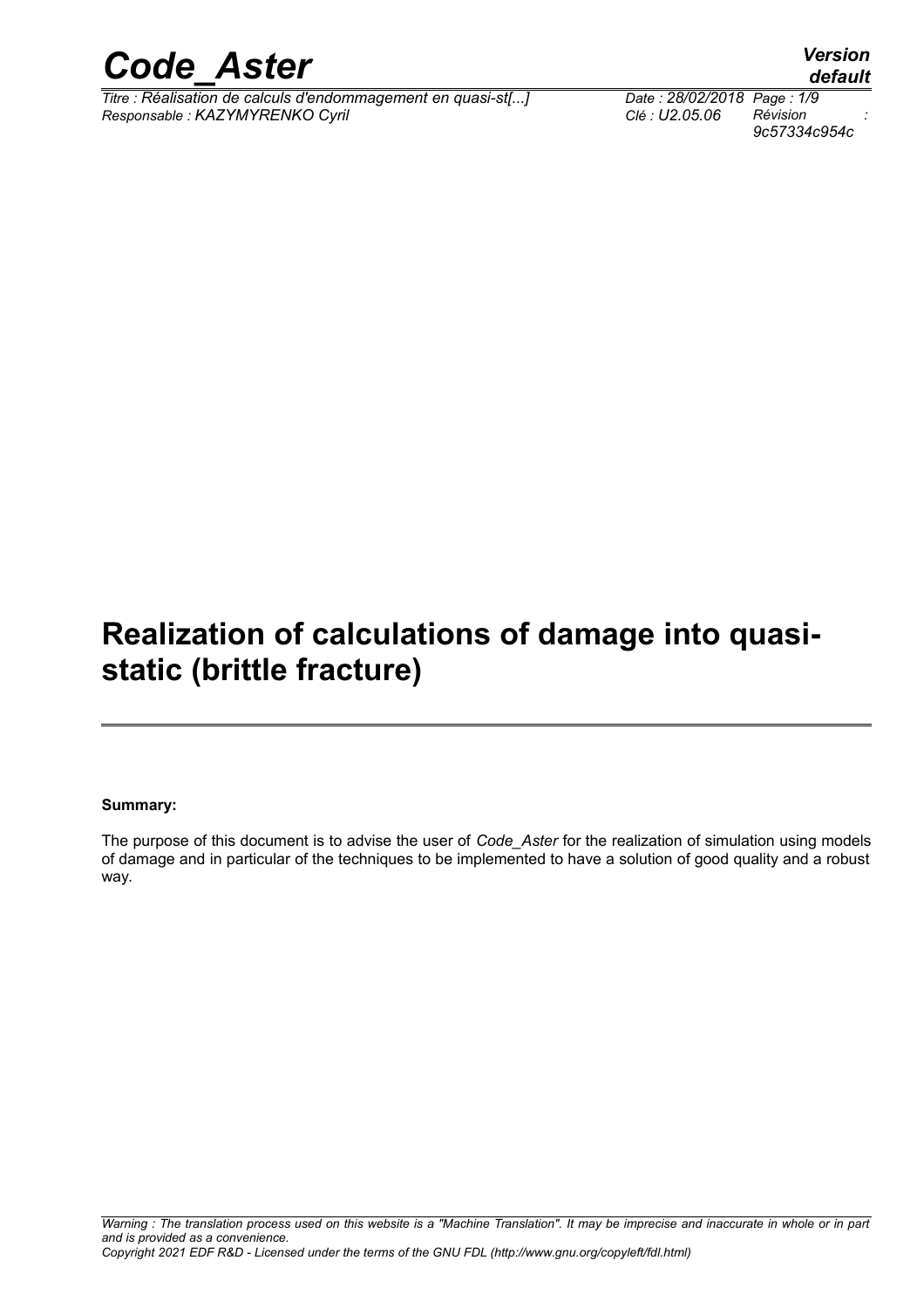*Titre : Réalisation de calculs d'endommagement en quasi-st[...] Date : 28/02/2018 Page : 2/9 Responsable : KAZYMYRENKO Cyril Clé : U2.05.06 Révision :*

*9c57334c954c*

### **Contents**

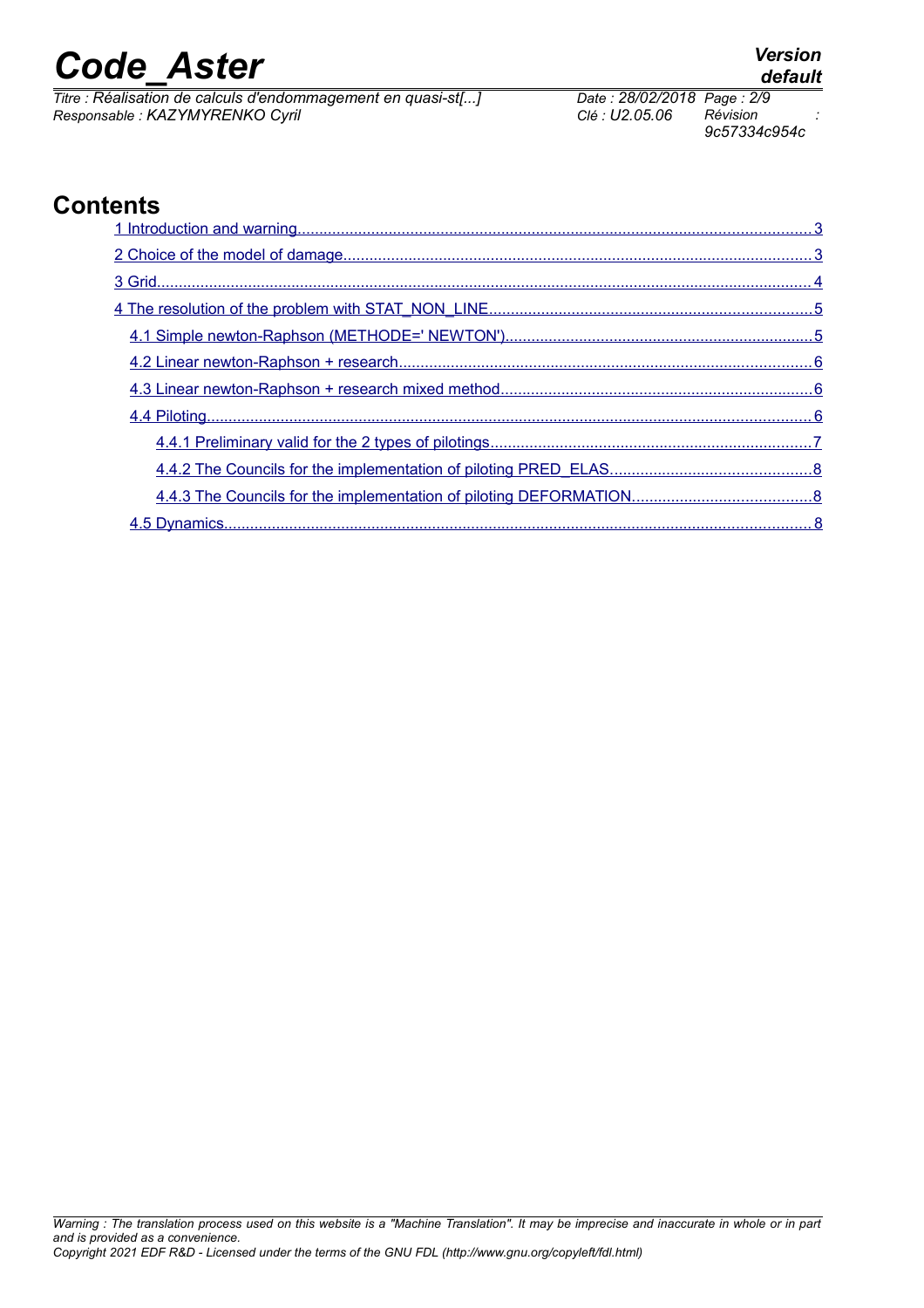*Titre : Réalisation de calculs d'endommagement en quasi-st[...] Date : 28/02/2018 Page : 3/9 Responsable : KAZYMYRENKO Cyril Clé : U2.05.06 Révision :*

*9c57334c954c*

### **1 Introduction and warning**

<span id="page-2-1"></span>To study the degradation of a structure, several tools are available and in particular (by level of complexity and time calculation crescents):

- breaking process with criteria of starting based on criteria in constraint or the rate of refund of energy;
- models of cohesive zones which make it possible to study the starting and the propagation of cracks when one knows a priori the potential way of cracking;
- the models of damage which make it possible to model the degradation of material in a diffuse or localised way.

Guides of implementation in *Code\_Aster* exist for the first 2 families of method. They is the documents [U2.05.01]: "Scope of application of the operators of breaking process and advices of use" [and](http://www.code-aster.org/V2/doc/default/man_u/u2/u2.05.01.pdf) [\[U2.05.07\]: "Note of use of the cohesive elements". This document aims at](http://www.code-aster.org/V2/doc/default/man_u/u2/u2.05.01.pdf) supplementing the offer of [the user guides while concentrating on the implementation of calculations of damage into quasi-static.](http://www.code-aster.org/V2/doc/default/man_u/u2/u2.05.01.pdf) 

[However, it should be specified that, compared to the other techniques, calculations of damage are](http://www.code-aster.org/V2/doc/default/man_u/u2/u2.05.01.pdf) [most complicated to implement, most expensive in computing times but as those which are controlled](http://www.code-aster.org/V2/doc/default/man_u/u2/u2.05.01.pdf) as much from the point of view of the robustness as from the point of view of the quality of the result, in [particular because:](http://www.code-aster.org/V2/doc/default/man_u/u2/u2.05.01.pdf)

- the problems of damage do not have in general a single solution at the level of the structure;
- [the solutions obtained with the local models of damage strongly depend on the grid;](http://www.code-aster.org/V2/doc/default/man_u/u2/u2.05.01.pdf)
- [one cannot propose means yet of identifying the lengths characteristic of materials, and these](http://www.code-aster.org/V2/doc/default/man_u/u2/u2.05.01.pdf) [lengths are not transposable of a method of regularization to the other;](http://www.code-aster.org/V2/doc/default/man_u/u2/u2.05.01.pdf)
- [the management of broken meshs often pose problem in particular with the models](http://www.code-aster.org/V2/doc/default/man_u/u2/u2.05.01.pdf) [regularized. According to modelings, one can observe nonphysical widenings of the bands](http://www.code-aster.org/V2/doc/default/man_u/u2/u2.05.01.pdf) damaged rather than the appearance of multi-cracking or very strong difficulties of [convergence.](http://www.code-aster.org/V2/doc/default/man_u/u2/u2.05.01.pdf)

<span id="page-2-0"></span>**[It is thus advisable always to have a critical glance on the got results.](http://www.code-aster.org/V2/doc/default/man_u/u2/u2.05.01.pdf)** 

### **2 Choice of the model of damage**

To represent the degradation of a material even its rupture, one of the possible methods (in particular when the mode of ruin is not known) is to use a "lenitive" law of behavior, i.e. such as, once passed a threshold (in constraint or deformation), the constraint decreases when the deformation increases. This kind of behavior can be obtained:

- by introducing a variable of damage *D* understood enters 0 and 1 (= mechanical of the damage as introduced by Kachanov or Lemaitre): laws ENDO\_FRAGILE, ENDO\_ISOT\_BETON, ENDO\_ORTH\_BETON, MAZARS in *Code\_Aster;*
- by using models of plasticity with a negative "work hardening" such as for example the laws BETON\_DOUBLE\_DP, DRUCK\_PRAGER, but also various laws of ground available in *Code Aster* ;
- by introducing a variable such as the porosity coupled to plasticity for the ductile rupture: law of ROUSSELIER in *Code\_Aster*.

Whatever the method employed, all these lenitive laws "local" lead to the same difficulty: it arrives one moment when the problem becomes badly posed and the solution obtained becomes strongly dependent on the network. Indeed, the damage is located in a band having for thickness only one element (from where an energy of cracking which tends towards zero when the grid is refined) and there is dependence of the "way" of cracking to the topology of the grid. Relevance of these calculations (although still enough spread in Littéerasure) is thus very contestable, and the fact of making depend energy dissipated on the size of mesh brings only one solution very partial.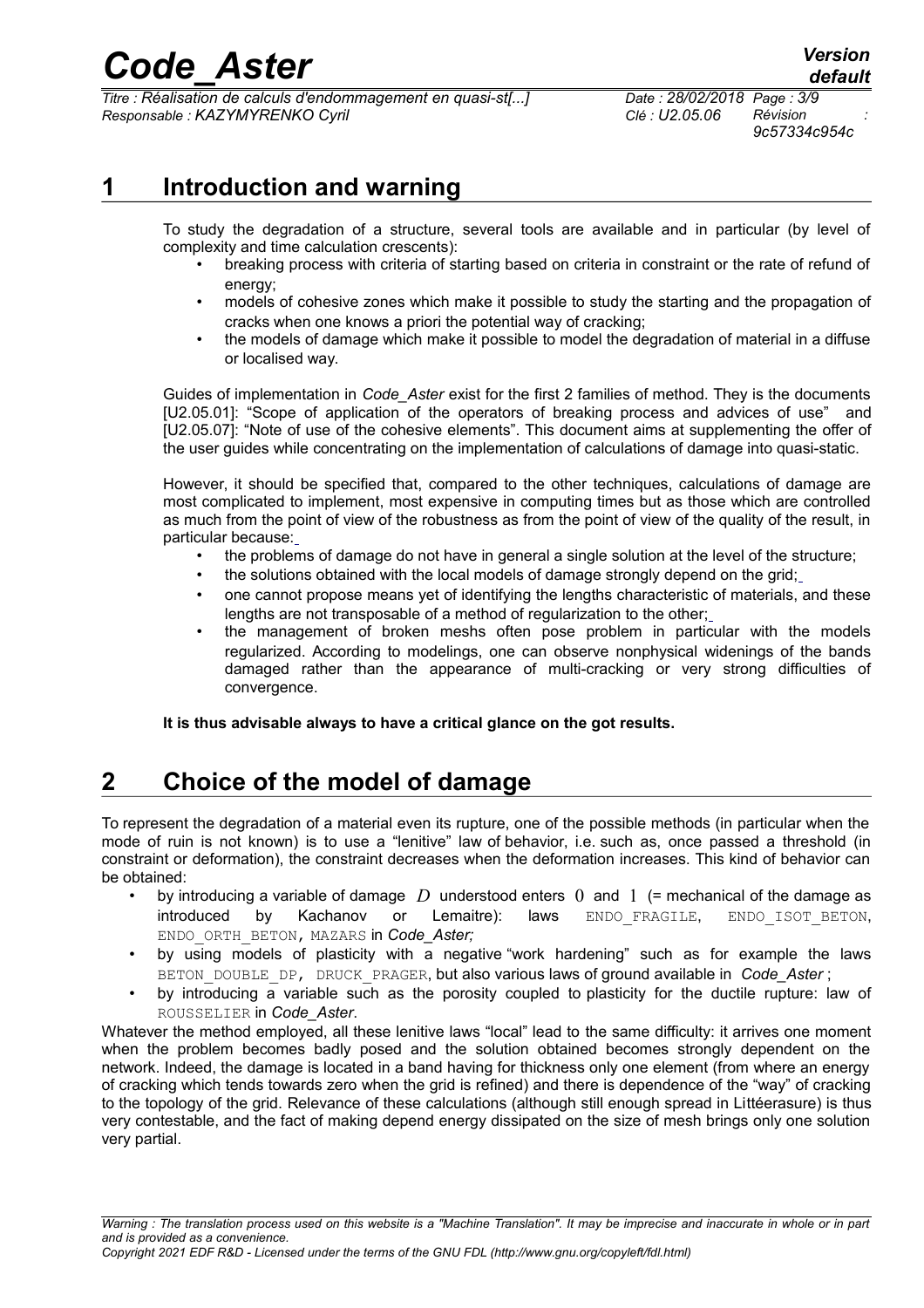*Titre : Réalisation de calculs d'endommagement en quasi-st[...] Date : 28/02/2018 Page : 4/9 Responsable : KAZYMYRENKO Cyril Clé : U2.05.06 Révision :*

*9c57334c954c*

To circumvent this problem, it is usually allowed that it is necessary to introduce into the problem to solve a characteristic length, which will control the thickness of damaged zone the independently of the grid and will again make it possible to have convergence of the solution when the grid is refined.

Several methods of regularization were developed these last years which have each one their advantages and their limits. In *Code\_Aster*, the methods available are based all on a concept of gradient (in opposition to methods of the integral type, largely widespread in the literature also).

One distinguishes the methods which introduce:

- the gradient of the variable of damage (model GRAD VARI, confer documentation [R5.04.01]);
- modelings second gradient and second gradient of dilation which introduce an energy depending completely, or partly, of the components of the gradient of the deformation (models 2DG and DIL , cf Doc. [R5.04.03]);
	- modelings with gradient of gonflemeNT (model INCO UPG, cf Doc. [R3.06.08]).

In all the cases, the principle is to penalize from an energy point of view the localization of the damage. The table below recapitulates for the various laws of behavior, which regularized modeling is available (and valid) in *Code\_Aster*.

| Law of behavior | <b>Modeling</b>   |
|-----------------|-------------------|
| ENDO FRAGILE    | GRAD VARI/<br>2DG |
| ENDO ISOT BETON | GRAD VARI/<br>2DG |
| MAZARS          | 2DG               |
| ENDO ORTH BETON | 2DG               |
| DRUCK PRAGER    | 2DG/DIL           |
| ROUSSELIER      | INCO UPG          |

#### **Table 1: correspondence law of damage/not-local modeling**

#### Note:

- 1) There does not exist not-local version of the model BETON DOUBLE DP. The established version includes however a regularization of the Hillerborg type to avoid the problem of the energy which tends towards zero when the size of the elements tends towards zero.
- 2) All the laws of behavior can be used with modelings 2DG and DIL. However, modeling 2DG for the moment was used only with the laws of grounds and modeling DIL, has direction only to regularize the "voluminal damage": it thus is well adapted to treat the case of dilating materials and thus grounds. In addition to DRUCK PRAGER, it is thus possible to use the laws CAM CLAY (which is a typical case of the law of Hujeux) and  $HUJEUX$  (cf thesis of Alexandre Foucault and CR-AMA-09-154), VISC DRUCK PRAG (see note H-T64-2009-03498) and LETK, BARCELONA, CJS, HOEK-BROWN; but the experience feedback with these laws is still weak.
- 3) Modeling INCO UPG for the moment is badly controlled, and must be the object of complementary studies and development. His use is disadvised.
- 4) Cost CPU of regularized modelings is important, on the one hand because they require to net rather finely (see [§3\)](#page-3-0) and of other because they introduce additional degrees of freedom returning the matrices to be reversed much larger and less hollow.

### <span id="page-3-0"></span>**3 Grid**

For a mechanical calculation with local damage, one can use linear or quadratic grids indifferently. On the other hand, it is advised to have rather homogeneous sizes of meshs so that dissipation is to it also (recall: dissipation locally is dependent in keeping with the mesh). It is also advised to have carried out the identification of the parameters post-peak on tests using about the same sizes of mesh.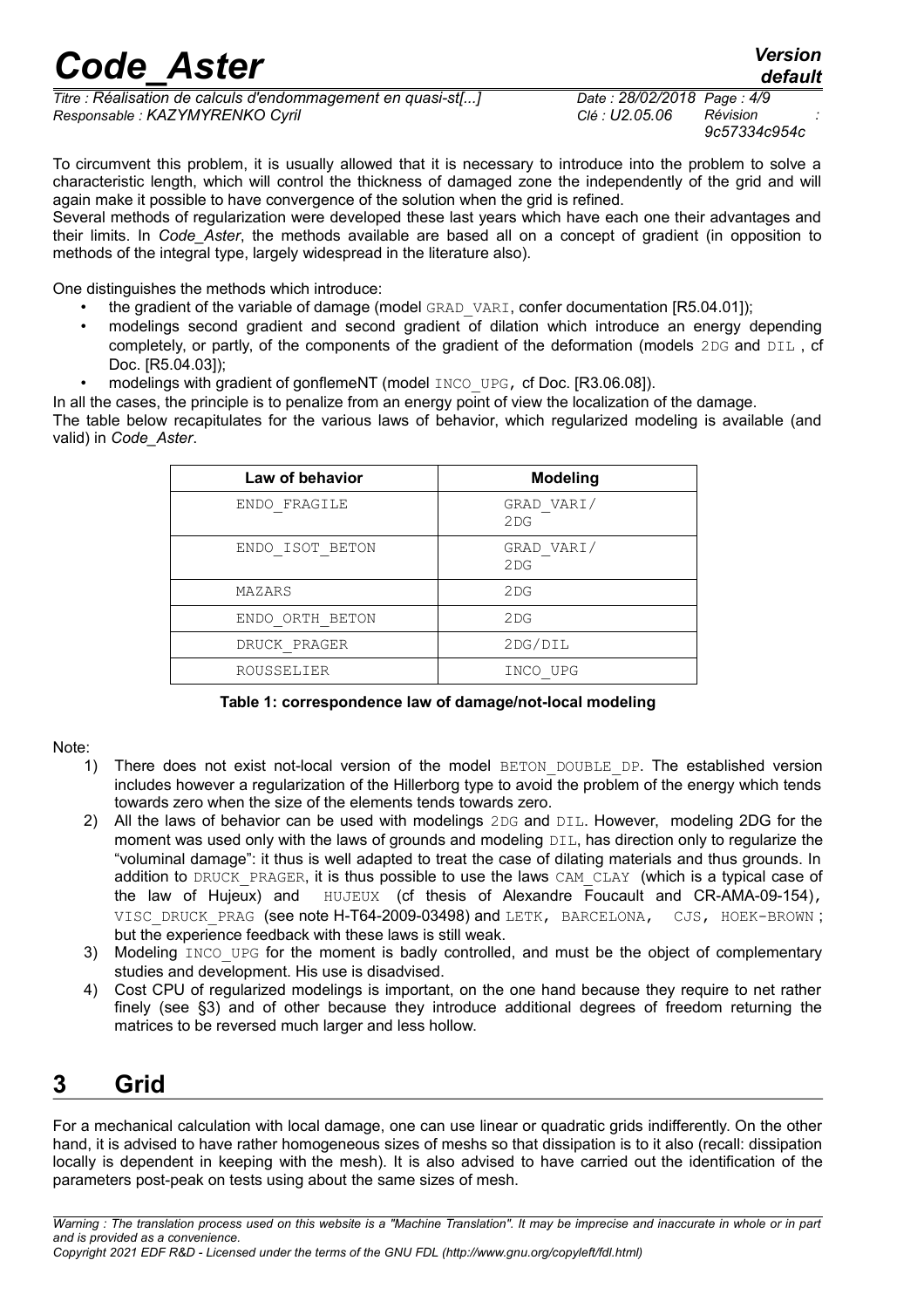*9c57334c954c*

Most models not-rooms are based on quadratic grids. The following table recapitulates the elements available for each modeling.

|           | 2D                                           | AXI            | 3D                                                              |
|-----------|----------------------------------------------|----------------|-----------------------------------------------------------------|
| GRAD VARI | TRIA6<br>QUAD8                               | TRIA6<br>QUAD8 | TETRA10<br>HEXA20<br>PENTA <sub>15</sub><br>PYRAM <sub>13</sub> |
| 2DG       | TRIA7<br>QUAD9                               |                |                                                                 |
| DIL       | TRIA7<br>QUAD9<br>TRIA <sub>6</sub><br>QUAD8 |                | $\star$                                                         |
| INCO UPG  | TRIA6<br>QUAD8                               | TRIA6<br>QUAD8 | TETRA10<br>HEXA20                                               |

**Table 2: meshs available according to modelings**

Concerning the smoothness of the grid, one recalls that so that the regularization of the problem is effective, at least three meshs are needed even ten meshs (for modeling GRAD VARI) for a band of damage. Thus, if the size of the damaged zone makes 1*cm* , it is necessary that in this zone, the size of the meshs are lower than 3*mm* even 1*mm* for GRAD\_VARI.

### <span id="page-4-1"></span>**4 The resolution of the problem with STAT\_NON\_LINE**

The goal of this chapter is to give advices on the manner of solving the lenitive problems with STAT\_NON\_LINE. One proposes here a certain gradation of the tools according to their originality, of their effectiveness, their difficulties of implementation,… allowing a new user to have his own experience. According to the law of behavior used, modeling, structure, it could be more judicious to directly use one or the other of the methods (in particular piloting or mixed linear research). However, it is possible also to increase the convergence criteria slightly (RESI\_GLOBA\_RELA =  $10^{-6}$  by default) in order to reduce the computing time and to help with convergence for strongly damaged structures. One should not exceed  $\;10^{-4}$  .

#### <span id="page-4-0"></span>**4.1 Simple newton-Raphson (METHODE=' NEWTON')**

It is the method simplest to use and which quarantees the quality of the solution obtained, in condition of course of using sufficiently small convergence criteria. However:

- (i) the problems being lenitive, it is recommended to work in displacement imposed rather than in imposed effort. If not, as soon as the total effort to apply so much to decrease, it is possible no more no to converge.
- (ii) In the case of fragile material, one often observes an instability of the solution, i.e. a brutal rupture of the material (snap-back in the total answer force-displacement). In this case, there is little chance that Newton alone crosses this instability (except sometimes in the case of small instabilities or of the passage in a completely broken state), and it is appropriate to rock towards mixed linear research or especially piloting.

<span id="page-4-2"></span>*Warning : The translation process used on this website is a "Machine Translation". It may be imprecise and inaccurate in whole or in part and is provided as a convenience.*

*Copyright 2021 EDF R&D - Licensed under the terms of the GNU FDL (http://www.gnu.org/copyleft/fdl.html)*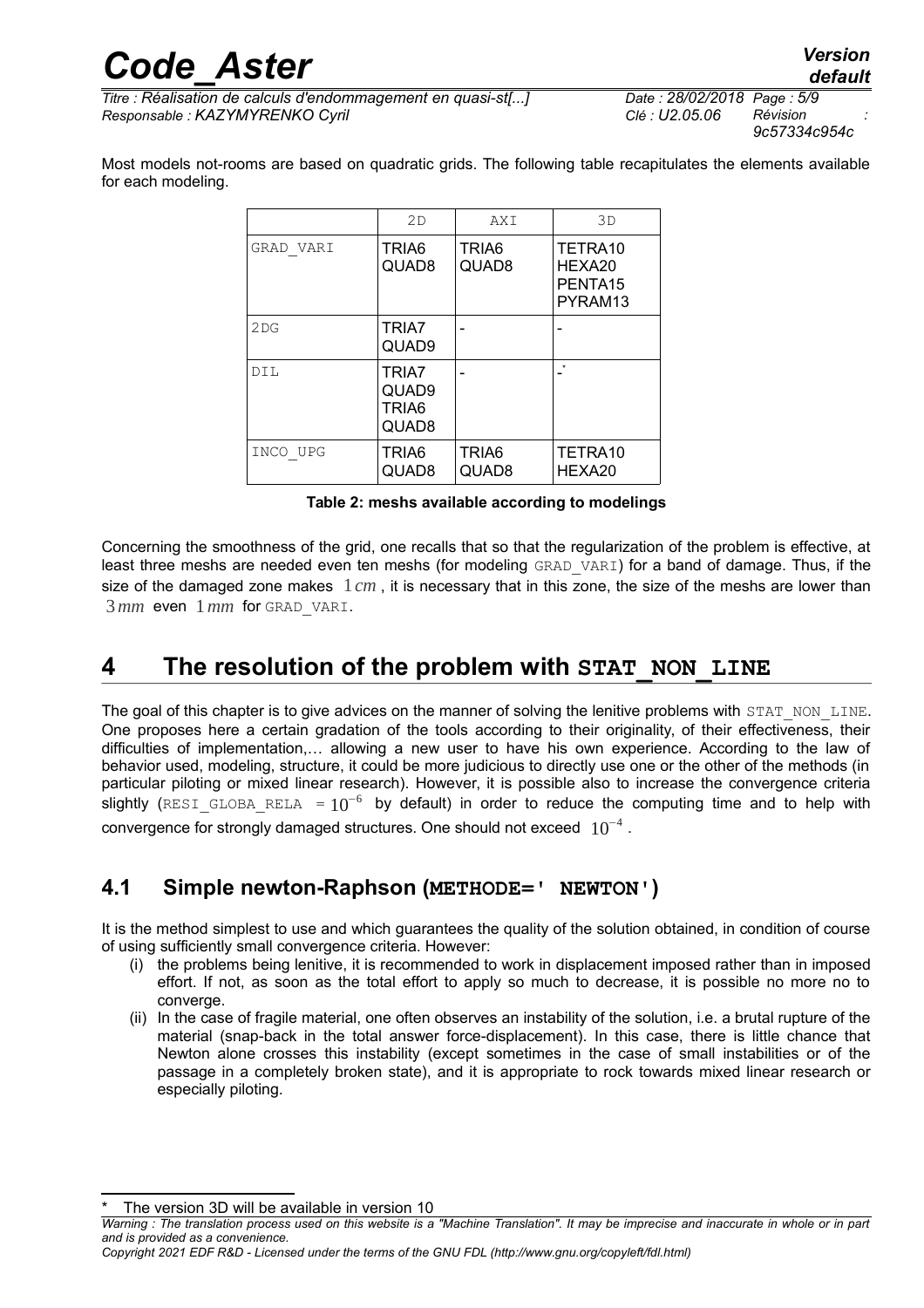*Titre : Réalisation de calculs d'endommagement en quasi-st[...] Date : 28/02/2018 Page : 6/9 Responsable : KAZYMYRENKO Cyril Clé : U2.05.06 Révision :*

*9c57334c954c*



**Figure 1: unstable example of answer**

One recommends in general, to activate the automatic step division of time (several levels, to see the order DEFILIST INST) and to use the tangent matrix (reactualized for the standard laws ENDO  $*$ , inevitably not reactualized for Mazars) but to if required allow the swing towards the secant matrix when one redécoupé much the step of time (keyword PAS MINI ELAS). Once the structure is strongly damaged, the secant matrix is sometimes more effective. Let us announce that for the laws of grounds, it is useless to reactualize the secant matrix, because one uses the elastic matrix (REAC\_ITER\_ELAS=0).

With the tangent matrix, one can authorize between 10 and 30 iterations of Newton according to the law of behavior used (ITER GLOB MAXI). On the other hand, with the secant matrix, convergence is much slower and it is necessary to authorize much more iterations (ITER GLOB ELAS $\geq$ 100).

#### <span id="page-5-2"></span>**4.2 Linear newton-Raphson + research**

In certain cases, classical linear research (keyword RECH\_LINEAIRE, METHODE=' CORDE') can help with convergence. But method MIXED is definitely more robust.

#### <span id="page-5-1"></span>**4.3 Linear newton-Raphson + research mixed method**

Linear research mixed method (keyword RECH LINEAIRE, METHODE=' MIXTE') is able to go to seek solutions further that the basin from attraction of Newton and will thus allow to cross snap-back. To avoid going to seek too distant solutions (the problems of damage do not admit a single solution), one advises:

- to use small steps of time,
- not to activate the recutting of the step of time (or very little), because in the presence of a great instability the size of the step of time imports little
- to authorize a large number of iterations of Newton (ITER GLOB MAXI=1000),
- to use the reactualized tangent matrix  $(REAC_IFER=1)$ .
- to authorize a large number of iterations of linear research to leave with the method opportunity of finding the solution in the direction of descent (ITER LINE MAXI=50)

It is in general the most robust method, but it can prove relatively expensive, since many iterations are authorized. On the other hand, it is not in general any more very effective when the structure is completely broken. In this case, she tends to do many iterations and can sometimes artificially increase the size of the band of localization.

In the event of large snap-back, corresponding to a brutal of test-tube, identifiable rupture on curved forcedisplacement by a brutal reduction in the effort applied, it is advised to use the piloting, which will seek a solution continues in order to make sure of the solution of quality.

### <span id="page-5-0"></span>**4.4 Piloting**

The piloting or method of continuation is a method which makes it possible to follow the answer of a structure in the event of instability (keyword PILOTING, confer documentation [R5.03.80]). With this intention, the intensity

*Copyright 2021 EDF R&D - Licensed under the terms of the GNU FDL (http://www.gnu.org/copyleft/fdl.html)*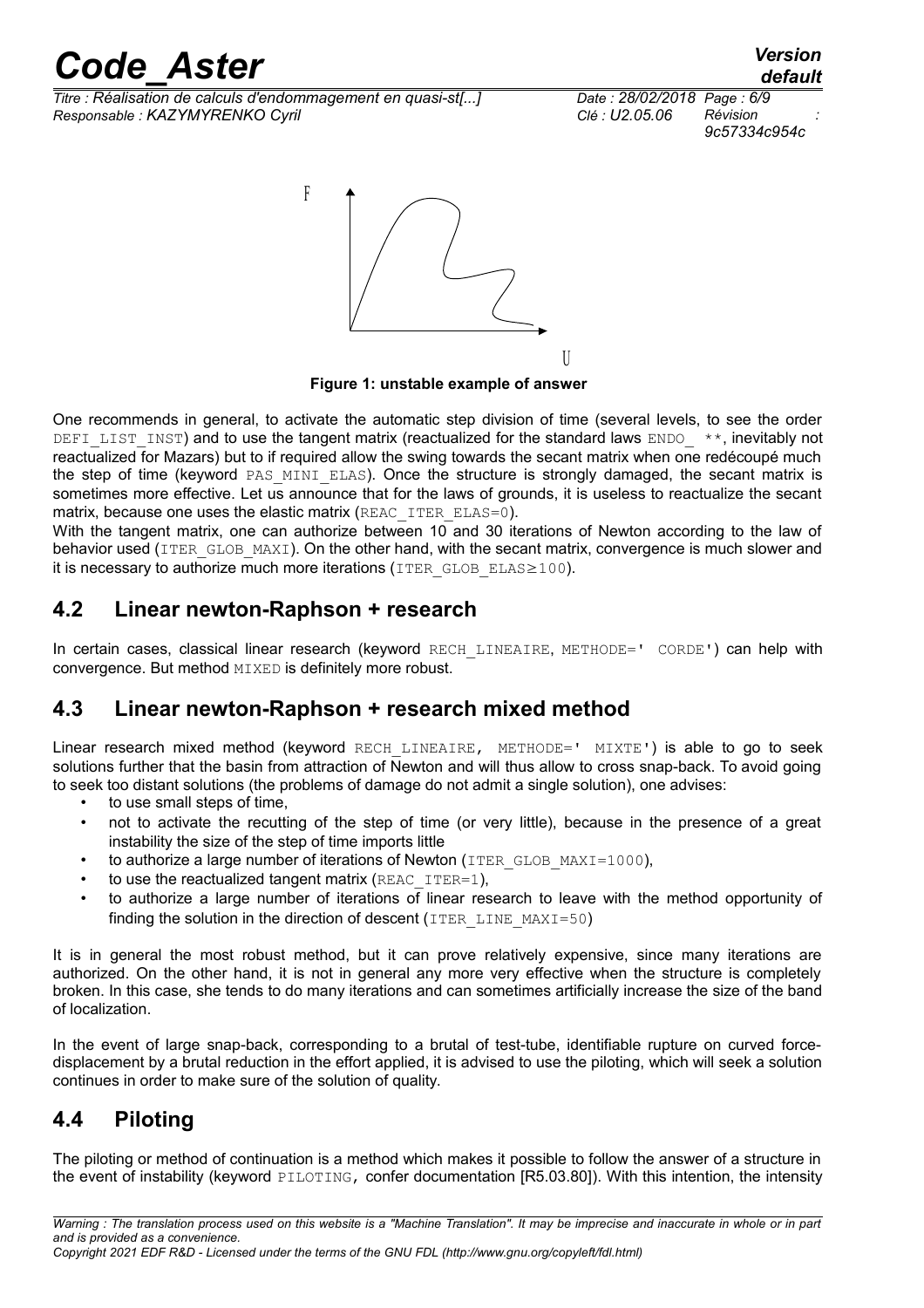| <b>Code Aster</b>                                            |                            | <b>Version</b><br>default |  |  |  |  |
|--------------------------------------------------------------|----------------------------|---------------------------|--|--|--|--|
| Titre : Réalisation de calculs d'endommagement en quasi-st[] | Date: 28/02/2018 Page: 7/9 |                           |  |  |  |  |
| Responsable : KAZYMYRENKO Cyril                              | Clé : U2.05.06             | Révision<br>9c57334c954c  |  |  |  |  |

of the loading becomes a new unknown factor of the problem. Consequently, this method is not applicable when the problem depends explicitly on time (damage coupled with creep, thermal loading, etc).

Two modes of piloting adapted to the problems of damage exist in Code\_Aster. It is on the one hand piloting by increment about deformation (TYPE=' DEFORMATION'), and in addition, of piloting by elastic prediction (TYPE=' PRED\_ELAS'). Piloting by elastic prediction is in general more performing, but it is not generic (contrary to piloting by deformation); it is available for the laws ENDO FRAGILE, ENDO ISOT BETON and ENDO\_ORTH\_BETON.

#### <span id="page-6-0"></span>**4.4.1 Preliminary valid for the 2 types of pilotings**

When you decide to control a loading, you do not control any more his evolution in the course of time. Indeed, the intensity of the loading becomes an unknown factor of the problem: it can increase or decrease during increments. You can nevertheless fix the speed with which it will evolve, thanks to the increments of time and the parameter COEF MULT (see further).

You can control only one loading or then several loadings which are proportional and thus defined in the same occurrence of AFFE\_CHAR\_MECA and multiplied by the same multiplying function. (e.g. simultaneous traction + shearing). Thus, if the efforts are broken up into two terms: fixed efforts *F fixe* and controlled efforts *F pilo* , the loading will be worth  $F = F_{\text{fixed}} + \eta F_{\text{pilo}}$  where  $\eta$  will be the intensity of the controlled effort. Let us admit that the loading is composed of the boundary conditions and a tractive effort.

```
EXAM NERVES = AFFE CHAR MECA (DDL IMPO= (F (GROUP MA=' HAUT', DY = 0.0002)
FUNCTION = DEFI FONCTION (VALE = 0., 0., 1., 1.)
```
If EXAM NERVES is the loading to be controlled, in STAT NON LINE, it is enough to replace: EXCIT= F (CHARGE= EXAM NERVES, FONC MULT=FONCTION) by EXCIT= F (CHARGE= EXAM NERVES, TYPE CHARGE=' FIXE PILO').

During step of time, you can follow the intensity of the loading thanks to the value ETA PILOTAGE indicated in the tables of convergence of STAT\_NON\_LINE (see example below). In our case, with the end of the step of time considered, displacement will be worth:

| <b>ITERATIONS</b><br>NEWTON | RESIDUE<br>RELATIVE<br>RESI GLOB RELA                                             |  | RESIDUE<br>ABSOLUTE<br>RESI GLOB MAXI | PARAMETER<br>PILOTING<br>ETA PILOTAGE     |                                     | OPTION<br>ASSEMBLY |  |
|-----------------------------|-----------------------------------------------------------------------------------|--|---------------------------------------|-------------------------------------------|-------------------------------------|--------------------|--|
|                             | X   6.19721E-02 X   1.61697E+02<br>X   1.35762E-04 X   3.20143E-01<br>2.15218E-07 |  | 5.07372E-04                           | 9.58385E-03<br>8.66483E-03<br>8.66245E-03 | I TANGENT<br>I TANGENT<br>I TANGENT |                    |  |

 $dv = 0.0002 \times$ eta\_pilotage=0,0002×8,66245×10<sup>-3</sup>

You can control the terminals of the loading while fixing in the keyword PILOTING, parameters ETA PILO\_MAX and ETA PILO MIN. When these maximum or minimal values are reached, calculation will stop, whatever the moment. ETA PILO MIN is especially useful when one works with effort forced to stop calculation when the effort becomes very small (because the structure is broken) and ETA\_PILO\_MAX when one works with imposed displacement, when desired displacement was reached.

One can also inform the values ETA\_PILO\_R\_MIN and ETA\_PILO\_R\_MAX who fixes the physical values for ETA. ETA\_PILO\_R\_MIN is in particular essential for ENDO\_FRAGILE who presents same behaviour in traction and compression under penalty of jumping of one solution to the other.

Lastly, it can be interesting to specify it GROUP MA on which to carry out piloting. Indeed, if the damage is located, that can make it possible to limit the computing times. On the other hand, it is essential if there are several laws of behavior in the model, of which certain not "controllable" (for standard piloting PRED\_ELAS).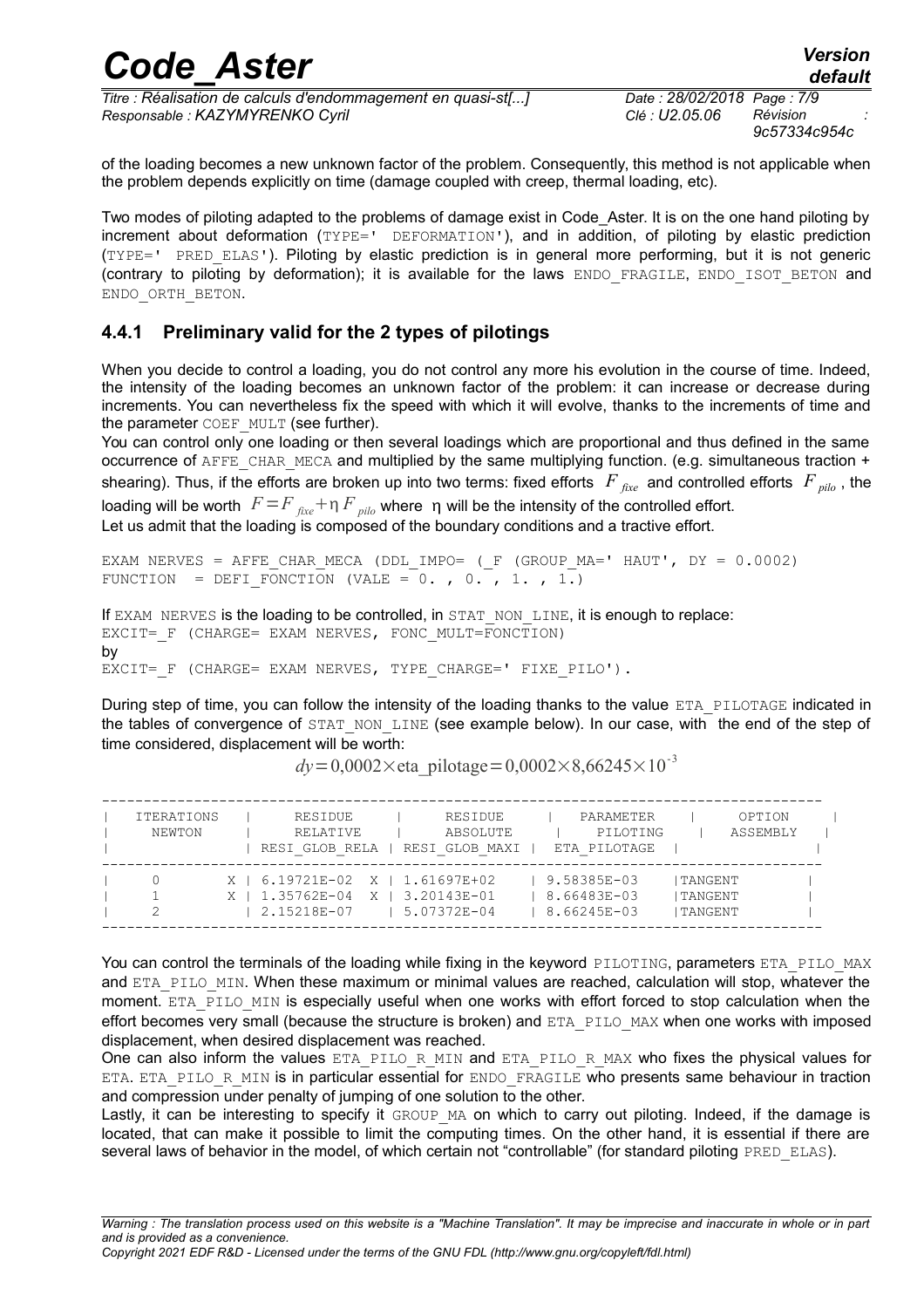*Titre : Réalisation de calculs d'endommagement en quasi-st[...] Date : 28/02/2018 Page : 8/9 Responsable : KAZYMYRENKO Cyril Clé : U2.05.06 Révision :*

*9c57334c954c*

In general, calculation with piloting asks for more step of time than a direct calculation, because the evolution of the damage is limited. If calculation stopped because it reached the end of the list of moment, and not the loading, it is enough "to prolong" the initial list of moment at the time of CONTINUATION calculation.

#### <span id="page-7-2"></span>**4.4.2 The Councils for the implementation of piloting PRED\_ELAS.**

For the laws ENDO\_FRAGILE and ENDO\_ISOT\_BETON, the coefficient COEF\_MULT is connected to the step of time and the required variation of damage minimal:

COEF\_MULT= $\frac{\Delta t}{\Delta t}$ *D*

Thus, if you wish that there be at least a point which sees its damage growing of 20%, and which your steps of time are worth  $\Delta t = 1$  , you must define  $\text{COEF\_MULT} = \frac{1}{24}$ .  $\frac{1}{0.2}$ =5. Thus more COEF\_MULT is small, more the damage progresses quickly.

For the other laws, the coefficient COEF MULT ensure that, at least a point of Gauss left the threshold of

elasticity linearized  $f_{pred$   $elas}$  of a quantity *t*  $\overline{\text{COEF}}$  MULT ; one thus has COEF\_MULT= $\frac{\Delta t}{\Delta t}$ 

 $MAX$   $(f_{\text{pred -elas}})$  . In this case, the value of the parameter required is not obvious and pts de Gauss

depends on the laws. One advises to put 1 to start. According to the progression of the damage observed, one will be able to accelerate the phenomenon while decreasing COEF\_MULT or to slow down it while increasing COEF MULT. One can also prefer in an equivalent way to modify the list of the steps time.

One in general advises to choose SELECTION=' RESIDU',

When the loading is controlled, one should not hesitate to authorize much of recutting (by using the order DEFI\_LIST\_INST) because certain passages are delicate.

#### <span id="page-7-1"></span>**4.4.3 The Councils for the implementation of piloting DEFORMATION.**

For piloting in deformation, it is obligatory to make at least an increment of load without piloting. One in general advises to rock with piloting only when one does not converge any more with the other methods. The idea here is to ensure that at least a point of the structure sees its deformation progressing in a monotonous way:

$$
COEF\_MULT \times MAX \left( \frac{\epsilon}{\|\epsilon\|}, \Delta \epsilon \right) = \Delta t
$$
\n<sub>pts de Gauss</sub> 
$$
\frac{\epsilon}{\|\epsilon\|}, \Delta \epsilon = \Delta t
$$

The value of COEF MULT is not always easy to gauge, but it is in general important values since inversely proportional to the increment of deformation (example for steps of 0,1 *s* and an increase in deformation of  $10^{-6}$ , COEF\_MULT= $\frac{0.1}{10^{6}}$ = 100 000 ). After a first test, one will if need be adjust the value of this coefficient by increasing the value to charge less quickly, and by decreasing it to damage more quickly. One can also prefer to act on the list of the steps of time.

#### <span id="page-7-0"></span>**4.5 Dynamics**

As a last resort, one can also try to launch out in a dynamic calculation. In certain cases, that can bring solutions but is to be used with many precautions. A U2 documentation has especially written to gather the advices, it is Doc. [U2.04.07], which it is essential to consult before launching out in a simulation in dynamics (to solve a quasi-static problem).